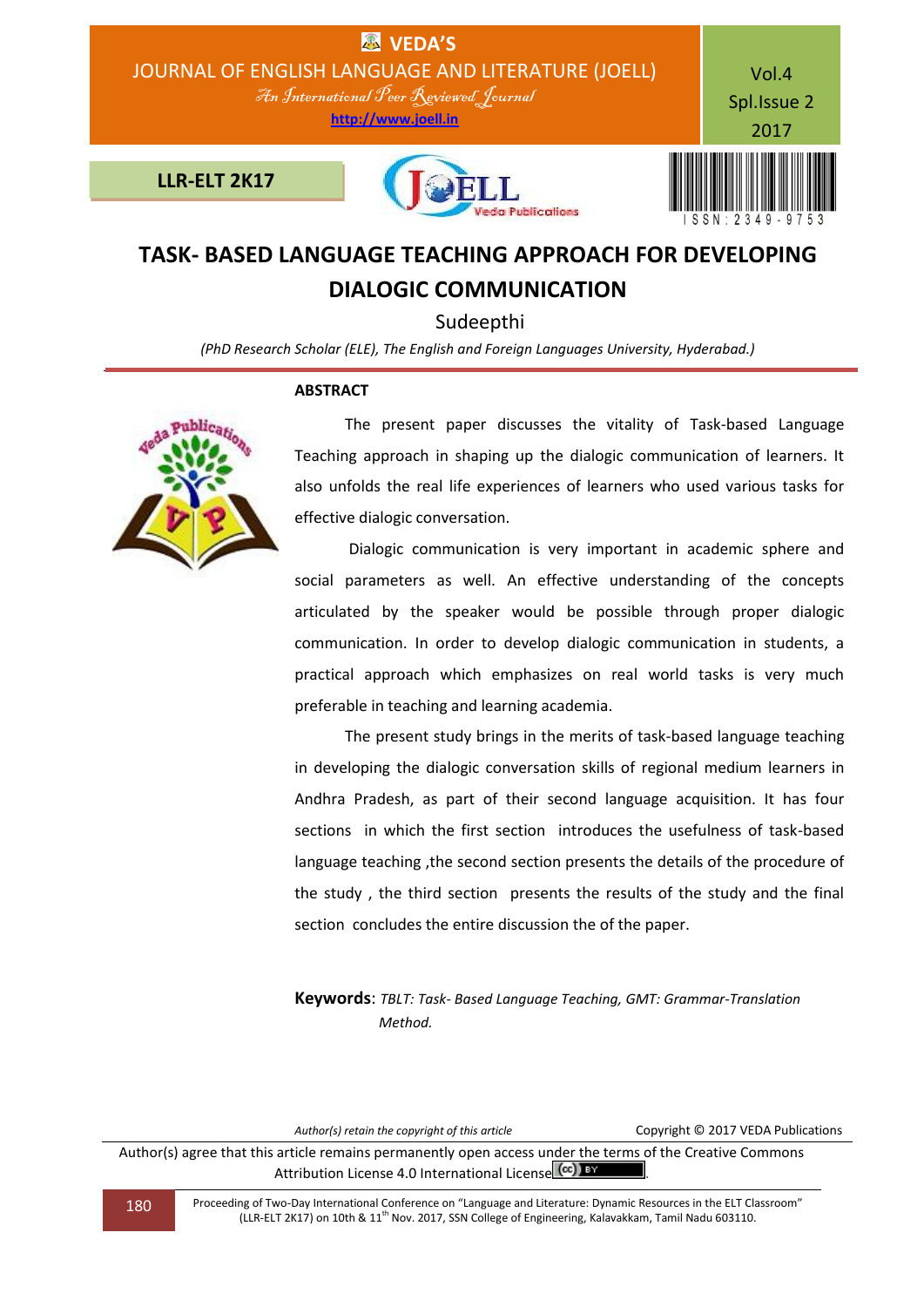### **INTRODUCTION**

This paper presents a brief discussion on the role played by Task-based Language teaching in shaping up the 'dialogic conversation 'of regional medium learners, in Andhra Pradesh. Task –based language teaching is an advanced communicative method, which is being used very effectively in language learning scenario. Its positive effect has spread to many teaching and learning contexts. TBLT was made very popular by N.S Prabhu, when he was working for his Bangalore project. TBLT, which is an offshoot of communicative language teaching, lays its focus on functional use of language.

In TBLT, the central idea is to promote language while learners are actively engaged in a task. As students are involved in the task, they will have an urge to produce language as per its requirement. Theorists like Light brown and Spada view that, communicative tasks have goals to focus on conversation and the use of target language (Brown& Spada, 1999). Yes, it is very much true that learners imbibe language as they practice it everyday in communicative tasks. They opine (Brown& Spada) that when learners are given a chance to involve in meaningful activity, they would express their thoughts and intentions in oder to negotiate meaning.

### **TBLT AND SECOND LANGUAGE LEARNING**

It is true that TBLT fits into the paradigm of second language learning for achieving its objectives. If tasks are designed in such a way that the learners can process the language chunks by the time they complete the tasks, they can acquire enough amount of language at the end of the task cycle. The reason is that, it gets assimilated and converted into effective language when students use that language as part of their task completion. In order to achieve such goals, the tasks need to be meaningful and have real world connection. Ellis discusses what entails a task: 1) meaning is an essential and top most factor of a good task, 2) there needs to be a gap for expressing their opinions, conveying the information and to infer meaning. 3) Learners would rely on their language to complete a task.4) When tasks are the input providers to students carrying the essential information for communicative use, it is possible for students to acquire second language without much difficulty (Ellis, 2003). These are some essential traits

which constitute a good task. Further, he goes on to say that individual differences of students like, language aptitude, learning style and other learning strategies have an important role in second language learning (Skehan, 1998).

## **WHY TBLT FOR SECOND LANGUAGE ACQUISITION?**

As TBLT creates contextual situations for students to learn and practice second language, it is preferable to make use of tasks to teach language lessons. The authentic use of language is possible through this and also students get immersed in task completion, learning various language structures. TBLT is a great deviation from the traditional structure of teaching. In the traditional method, students get involved in understanding the grammar structure through drilling, imitating and memorizing but in TBLT students understand the structures as they get involved in tasks. Here they get to absorb the structure of grammar by the practical use of language through tasks. In GMT, students are not directly involved in tasks but in TBLT students are at the centre of learning and pragmatically involved in tasks for language acquisition. Nunan offers the meaning of communicative tasks in the following words, 'a communicative task engages learners in understanding, communicating in the target language when students' attention is focused on the meaning rather than the form' (Nunan, 1989). Yes, it is true that when learners are highly involved in the task, they would use the target language as much as they can, while concentrating on the meaning they are conveying. Here, their attention is on the meaning rather than the form.

#### **PURPOSE OF THE STUDY**

The purpose of the research study, conducted in regional medium classroom was to develop dialogic conversational patterns in learners. The subjects of the study were slow learners and inarticulate. They could not converse with each other in anyway. So, the researcher had developed role pattern tasks to improve their dialogic conversational skills using Task-based language teaching in a rural medium school. In order to equip them with interactional competence, the researcher had taken up this experimental study using TBLT.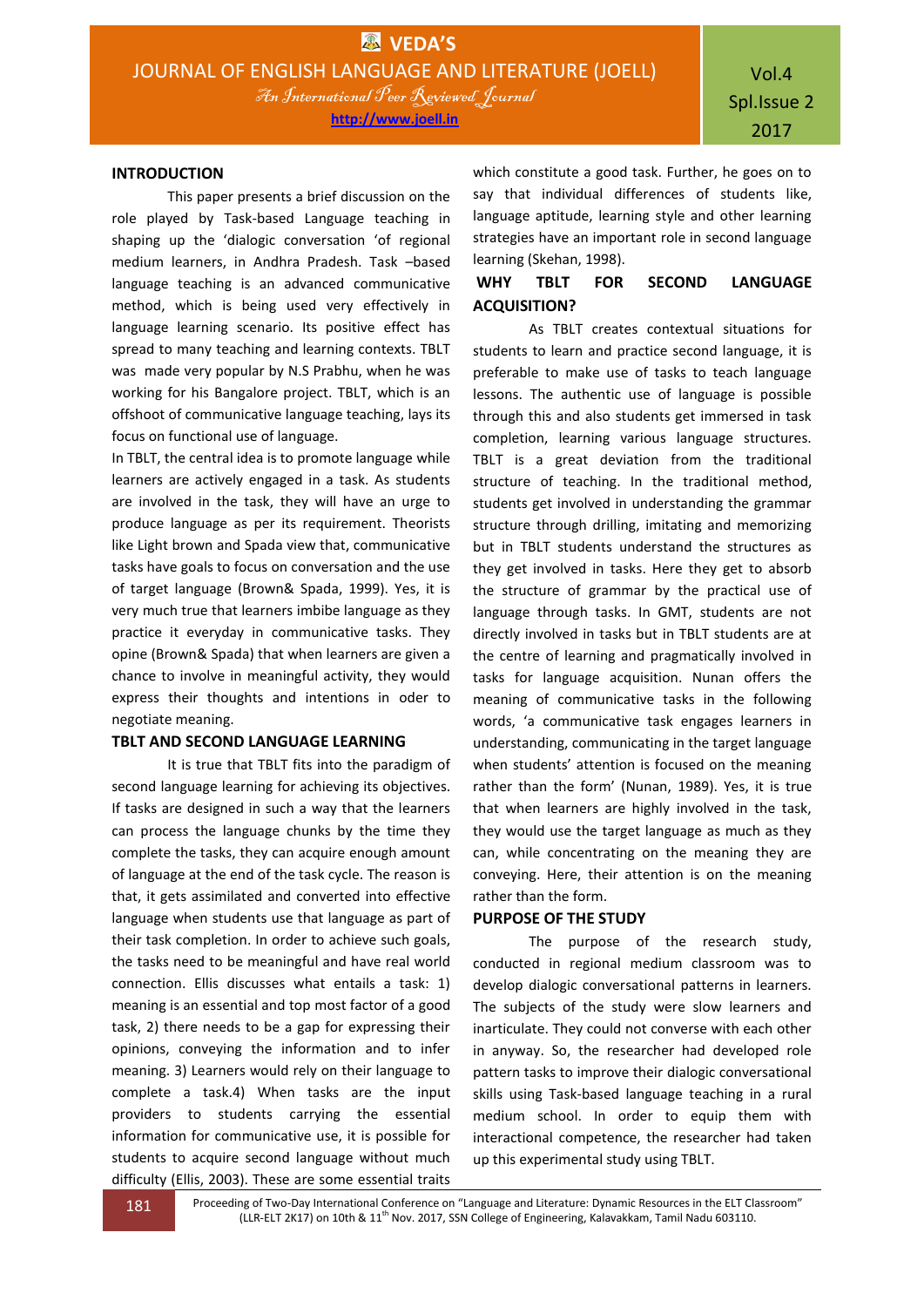### **PROCEDURE OF THE STUDY**

The study was conducted in Andhra Pradesh. The target learners were from regional medium school. They hailed from poor background in terms of finances and academics. The study was carried out by the researcher for a period of one and half months.

There were four types of research instruments used in the study. They are1) pre test and post test, 2) classroom observation, 3) Questionnaire, 4) semi-structured interviews. Through these tests (pre test and post test) the researcher could diagnose the problems of the learners and thereby provide a solution to them by teaching dialogic conversational skills through the implementation of TBLT. The second research instrument used in the study was classroom observation. Through this tool, a lot of information was gathered about the learning behavior of students, teaching strategies and many other aspects. The third tool of the research study was questionnaire. The questionnaire explored necessary information about the learning experiences of the students. The final tool of the research study was semi-structured interview. Students were interviewed very informally by the researcher to elicit a lot of academic information from the students.

Applying all these research tools, the study was carried out in three phases. In the first phase, the researcher gave them a pretest to observe their interactional competence. The type of tasks that were given to students was sharing personal experiences and opinion task. So, the students were engaged in role play tasks in the class. The results of the pre-task were recorded. The minimum percentage of marks in pre test was 25%. This result of the pre-test moved the researcher to carry out a further research by undertaking intervention classes to improve their turn –taking devices, role patterns, body language and intonation as part of dialogic conversational skills.

In the second phase of the research study, the researcher had to intervene in the learning process of students with the intervention tasks through TBLT teaching. It took 10 days for the researcher to teach them the role patterns, body language, good intonation patterns, comprehension

signals and formal and informal usage of language. Richards and Rogers observe three theoretical perspectives of language. They are structural, functional and interactional. The role playing techniques originates from the interactional perspective (Richards& Rogers, 2001).This method provides a view that language is a means for the realization of social relationships and transactions between humans. Following all these conceptual aspects in intervention teaching, the researcher developed role playing tasks. This study was an attempt to build an effective relationships (in the society) and exchange of views among the participants. The role playing tasks like 'a bus driver and a passenger, 'teacher and a student' and many other role play tasks shaped students' body language ,intonation and dialogic conversational skills of the students.

In the final phase of the study, the researcher tested the performance of students by administering post tests, after the intervention stage, to check if any role patterns, body language and dialogic conversational ability were developed. To accomplish this target, 5 post-test tasks were given to students and later their performance was evaluated. The minimum percentage of marks in pretest was 25% and the maximum percentage of marks of the student's score was 66%. Thus, the results of the study proved that the students achieved dialogic conversational skills up to 66%. An extensive and prolonged study with TBLT would have achieved more than 66%.

To conclude the entire argument of this paper, TBLT has fetched better results in the academic life of regional medium learners. Students could attain the capability of 'dialogic conversation' up to some extent though not completely. Excellent results in this area can be attained by an extensive research through TBLT.

### **REFERENCES**

[1]. Morita, E. (2000) A *Cognitive approach to Language Learning by Peter Skehan.* Oxford: Oxford University Press, 1998,324 pp. Issues in Applied Linguistics, 11(1), 577. Retrieved from URL

http://escholarship.org/uc//item/3s25j29j

[2]. So, Youngsoon. (2007).*How Languages are Learned* by Pasty M. Lightbown and Nina Spada. Oxford: Oxford

182 Proceeding of Two-Day International Conference on "Language and Literature: Dynamic Resources in the ELT Classroom" (LLR-ELT 2K17) on 10th & 11<sup>th</sup> Nov. 2017, SSN College of Engineering, Kalavakkam, Tamil Nadu 603110.